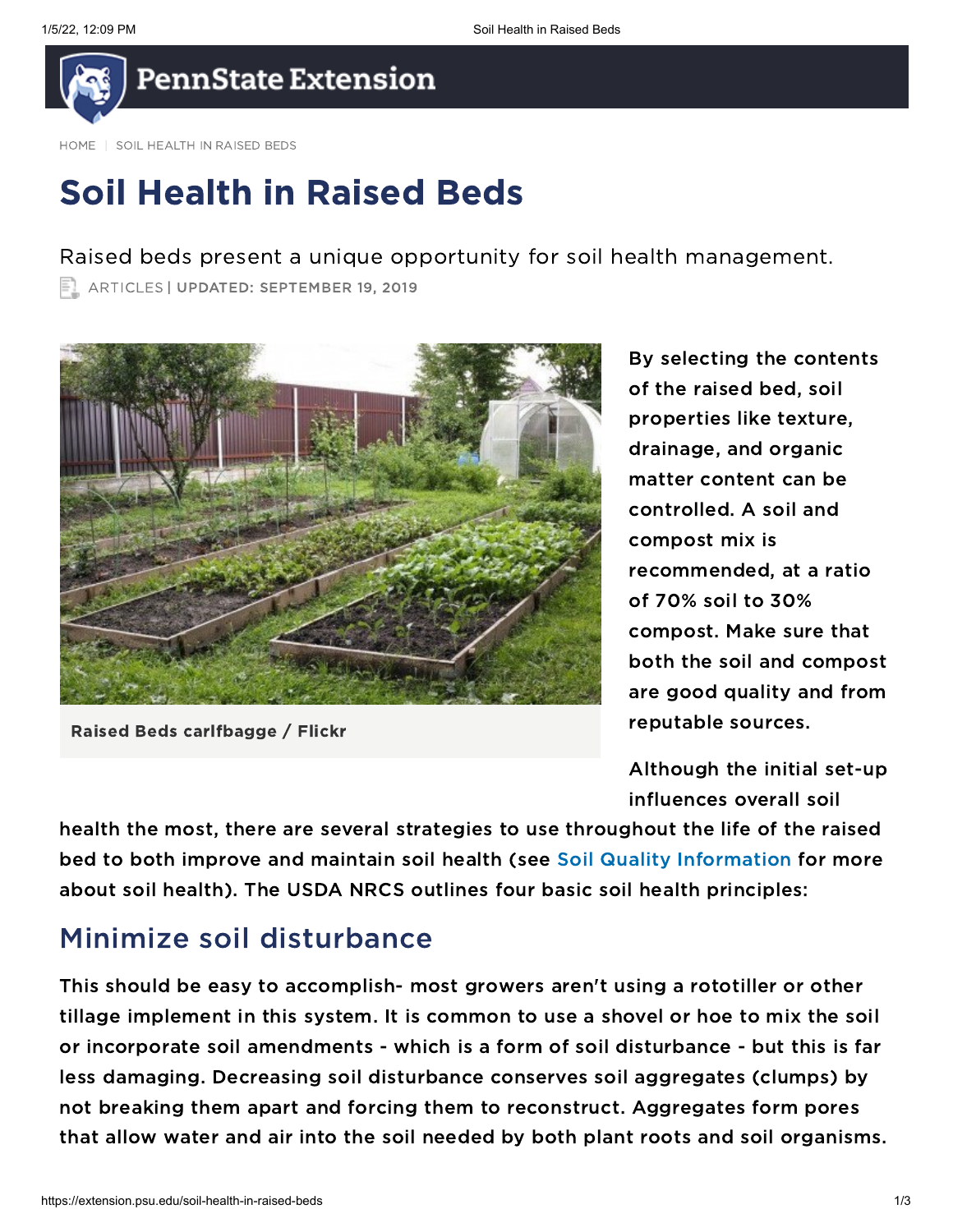It is worth noting that plant residue will break down slower without tillage- this is normal, and this is what allows organic matter to accumulate.

# Keep soil covered

This principle is focused on protection of the soil habitat. If the soil is left uncovered, it is much more susceptible to erosion, as well as temperature fluctuations that can stress both plants and soil organisms. Cover crops (an unharvested crop grown as part of the rotation plan to provide conservation benefits) can be used to help extend the growing season. Even on such a small scale, cover crops can make a difference- they can increase organic matter, prevent erosion, conserve soil moisture, provide nitrogen for future crops, suppress weeds, and even reduce compaction. Another way to keep the soil covered is by utilizing mulch- this can take many forms including black plastic, plant residues, and compost. Mulch reduces evaporation rates as well as increases the amount of water able to enter the soil from rain or irrigation.

# Maximize plant diversity

Every grower should be rotating their crops every year, so this is something most of us are already doing. Having more diverse plants allows for more diverse soil animals and microorganisms. This helps to break up disease cycles as well as stimulate plant growth. Cover crops can work well for this objective also. If the residues are left on the soil surface, organisms decompose the residue and nutrients are released back into the soil. This serves to increase both nutrient availability and organic matter.

## Maximize the period of living root growth

This principle is directly related to keeping the soil covered. Ideally, the soil would be covered with living plants that also have living roots. Raised beds are inherently able to grow crops for longer- since they are not insulated by surrounding soil, they warm up faster in the spring which allows for earlier planting and a longer growing season. Other ways to extend the growing season include planting winter-hardy crops, using row covers or cold frames and putting down mulch. The cycle of continuous growth and dieback of plant roots feed the organisms inhabiting the soil. Living roots also reduce erosion and hold soil moisture.